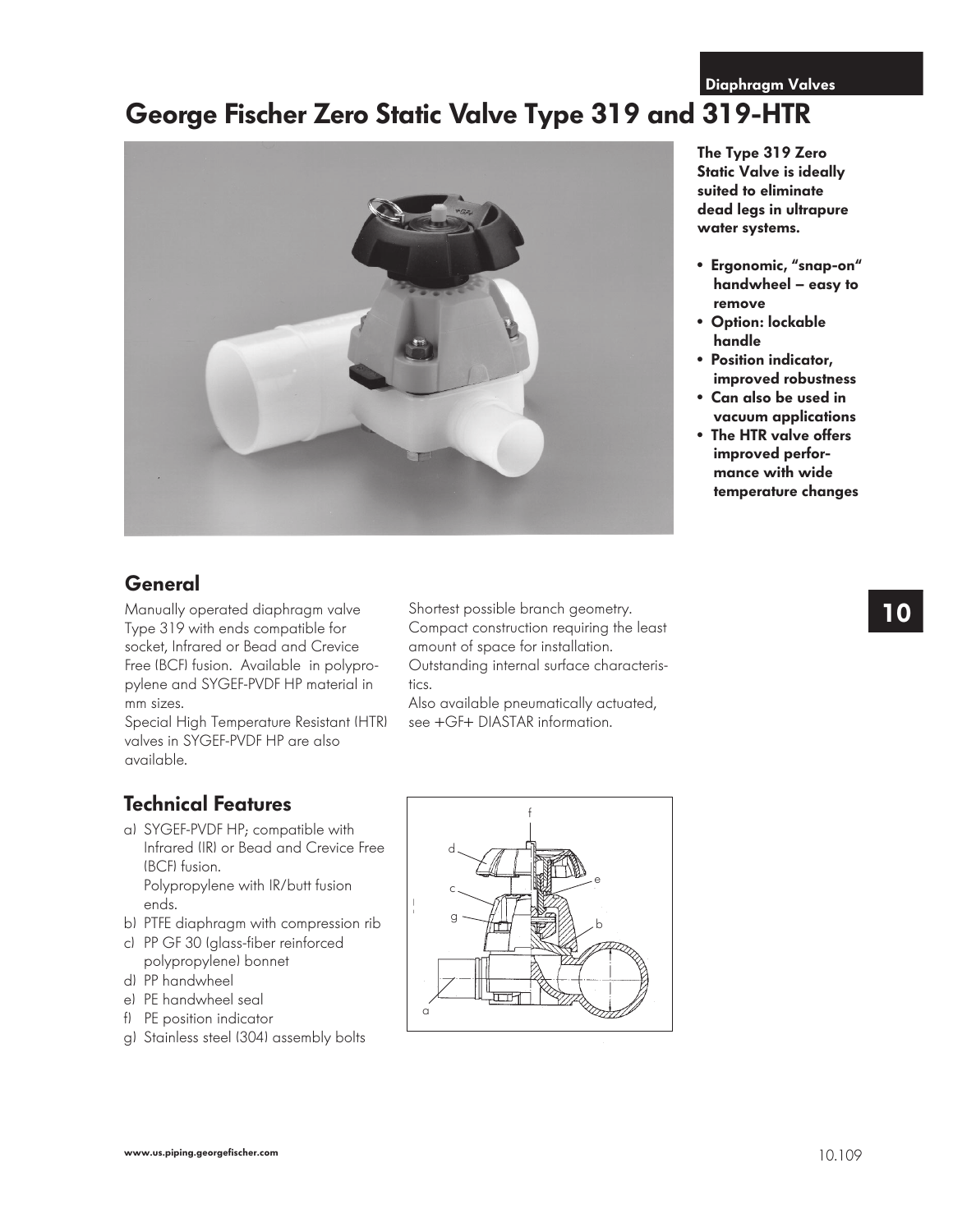## **Dimensions for Zero Static Valve Type 319/319-HTR**



| $d1 - d2$ |                         |       | A    | B     | E    | $\mathsf{C}$ | D    | $\boldsymbol{\mathsf{H}}$ | $l$ ift | Weight | Closest                                                         |
|-----------|-------------------------|-------|------|-------|------|--------------|------|---------------------------|---------|--------|-----------------------------------------------------------------|
|           | Valve ass'y.<br>size mm | Type* | inch | inch  | inch | inch         | inch | inch                      | inch    | lbs.   | inch size                                                       |
|           |                         |       |      |       |      |              |      |                           |         |        |                                                                 |
| 20x20 mm  | 20                      | M     | 1.18 | 4.17  | 3.78 | 5.51         | 3.15 | 3.43                      | 0.28    | 0.82   | $1/2$ " $\times$ $1/2$ "                                        |
| 25x20 mm  | 25                      | M     | 1.42 | 4.74  | 4.25 | 5.91         | 3.15 | 3.98                      | 0.39    | 1.23   | $3/4$ " x $1/2$ "                                               |
| 25x25 mm  | 25                      | M     | 1.42 | 4.74  | 4.25 | 5.91         | 3.15 | 3.98                      | 0.39    | 1.22   | $^3/\mathrm{4}^{\prime\prime}$ x $^3/\mathrm{4}^{\prime\prime}$ |
| 32x20 mm  | 32                      | M     | 1.70 | 5.40  | 4.73 | 6.30         | 3.70 | 4.57                      | 0.47    | 1.85   | $1'' \times \frac{1}{2}''$                                      |
| 32x25 mm  | 32                      | M     | 1.70 | 5.40  | 4.73 | 6.30         | 3.70 | 4.57                      | 0.47    | 1.85   | $1'' \times \frac{3}{4}''$                                      |
| 32x32 mm  | 32                      | M     | 1.70 | 5.40  | 4.73 | 6.30         | 3.70 | 4.57                      | 0.47    | 1.85   | $1" \times 1"$                                                  |
| 40x20 mm  | 32                      | M     | 2.01 | 5.87  | 5.04 | 7.09         | 3.70 | 4.57                      | 0.47    | 1.79   | $1^{1}/4"$ x $^{1}/2"$                                          |
| 40x25 mm  | 32                      | M     | 2.01 | 5.87  | 5.04 | 7.09         | 3.70 | 4.57                      | 0.47    | 1.79   | $1^{1}/4''$ x $3/4''$                                           |
| 40x32 mm  | 32                      | M     | 2.01 | 5.87  | 5.04 | 7.09         | 3.70 | 4.57                      | 0.47    | 1.79   | $1^{1}/4" \times 1"$                                            |
| 40x40 mm  | 40                      | M     | 2.20 | 6.83  | 6.00 | 7.48         | 4.61 | 5.00                      | 0.63    | 2.67   | $1^{1}/4"$ x $1^{1}/4"$                                         |
| 50x20 mm  | 32                      | M     | 2.22 | 6.24  | 5.26 | 7.09         | 3.70 | 4.57                      | 0.47    | 1.96   | $1^{1}/2"$ x $^{1}/2"$                                          |
| 50x25 mm  | 32                      | M     | 2.22 | 6.24  | 5.26 | 7.09         | 3.70 | 4.57                      | 0.47    | 1.96   | $1^{1}/2"$ x $3/4"$                                             |
| 50x32 mm  | 32                      | M     | 2.22 | 6.24  | 5.26 | 7.09         | 3.70 | 4.57                      | 0.47    | 1.94   | $1^{1}/2"$ x 1"                                                 |
| 50x40 mm  | 50                      | M     | 2.60 | 7.66  | 6.63 | 7.87         | 4.61 | 5.47                      | 0.75    | 3.71   | $1^{1}/2"$ x $1^{1}/4"$                                         |
| 50x50 mm  | 50                      | M     | 2.60 | 7.66  | 6.63 | 7.87         | 4.61 | 5.47                      | 0.75    | 3.72   | $1^{1}/2"$ x $1^{1}/2"$                                         |
| 63x20 mm  | 32                      | M     | 2.62 | 6.89  | 5.65 | 7.09         | 3.70 | 4.57                      | 0.47    | 2.10   | $2'' \times \frac{1}{2}''$                                      |
| 63x25 mm  | 32                      | M     | 2.62 | 6.89  | 5.65 | 7.09         | 3.70 | 4.57                      | 0.47    | 2.09   | $2'' \times \frac{3}{4}''$                                      |
| 63x32 mm  | 32                      | M     | 2.62 | 6.89  | 5.65 | 7.09         | 3.70 | 4.57                      | 0.47    | 2.09   | $2" \times 1"$                                                  |
| 63x40 mm  | 63                      | M     | 3.15 | 8.84  | 7.56 | 8.66         | 5.98 | 6.77                      | 1.06    | 5.73   | $2" \times 1'/4"$                                               |
| 63x50 mm  | 63                      | M     | 3.15 | 8.84  | 7.56 | 8.66         | 5.98 | 6.77                      | 1.06    | 5.73   | $2'' \times 1'/2''$                                             |
| 63X63 mm  | 63                      | M     | 3.15 | 8.84  | 7.56 | 8.66         | 5.98 | 6.77                      | 1.06    | 5.73   | $2" \times 2"$                                                  |
| 75x40 mm  | 40                      | M     | 3.07 | 8.01  | 6.53 | 7.48         | 4.61 | 4.96                      | 0.63    | 2.91   | $2^{1}/2"$ x $1^{1}/4"$                                         |
| 75x50 mm  | 63                      | M     | 3.39 | 9.27  | 7.80 | 8.66         | 5.98 | 6.77                      | 1.06    | 5.98   | $2^{1}/2"$ x $1^{1}/2"$                                         |
| 75x63 mm  | 63                      | M     | 3.39 | 9.27  | 7.80 | 8.66         | 5.98 | 6.77                      | 1.06    | 5.98   | $2^{1}/2" \times 2"$                                            |
| 90x20 mm  | 32                      | M     | 3.21 | 8.01  | 6.24 | 6.30         | 3.70 | 4.57                      | 0.47    | 2.60   | $3'' \times \frac{1}{2}$                                        |
| 90x25 mm  | 32                      | M     | 3.21 | 8.01  | 6.24 | 6.30         | 3.70 | 4.57                      | 0.47    | 2.60   | $3'' \times \frac{3}{4}''$                                      |
| 90x32 mm  | 32                      | M     | 3.21 | 8.01  | 6.24 | 6.30         | 3.70 | 4.57                      | 0.47    | 2.60   | $3" \times 1"$                                                  |
| 90x50 mm  | 63                      | M     | 3.75 | 9.93  | 8.16 | 8.66         | 5.98 | 6.77                      | 1.10    | 6.55   | $3'' \times 1'/2''$                                             |
| 90x63 mm  | 63                      | M     | 3.75 | 9.93  | 8.16 | 8.66         | 5.98 | 6.77                      | 1.10    | 6.55   | $3" \times 2"$                                                  |
| 110x20 mm | 32                      | M     | 3.70 | 8.90  | 6.73 | 6.30         | 3.70 | 4.57                      | 0.47    | 2.89   | 4''<br>$x^{-1}/2"$                                              |
| 110x25 mm | 32                      | M     | 3.70 | 8.90  | 6.73 | 6.30         | 3.70 | 4.57                      | 0.47    | 2.88   | $4'' \times \frac{3}{4}''$                                      |
| 110x32 mm | 32                      | M     | 3.70 | 8.90  | 6.73 | 6.30         | 3.70 | 4.57                      | 0.47    | 2.87   | 4" x 1"                                                         |
| 110x50 mm | 63                      | M     | 4.25 | 10.83 | 8.66 | 8.66         | 5.98 | 6.77                      | 1.10    | 7.19   | 4"<br>$x$ $1^{1}/2"$                                            |
| 110x63 mm | 63                      | M     | 4.25 | 10.83 | 8.66 | 8.66         | 5.98 | 6.77                      | 1.10    | 7.17   | $4" \times 2"$                                                  |

\* Type M = molded body configuration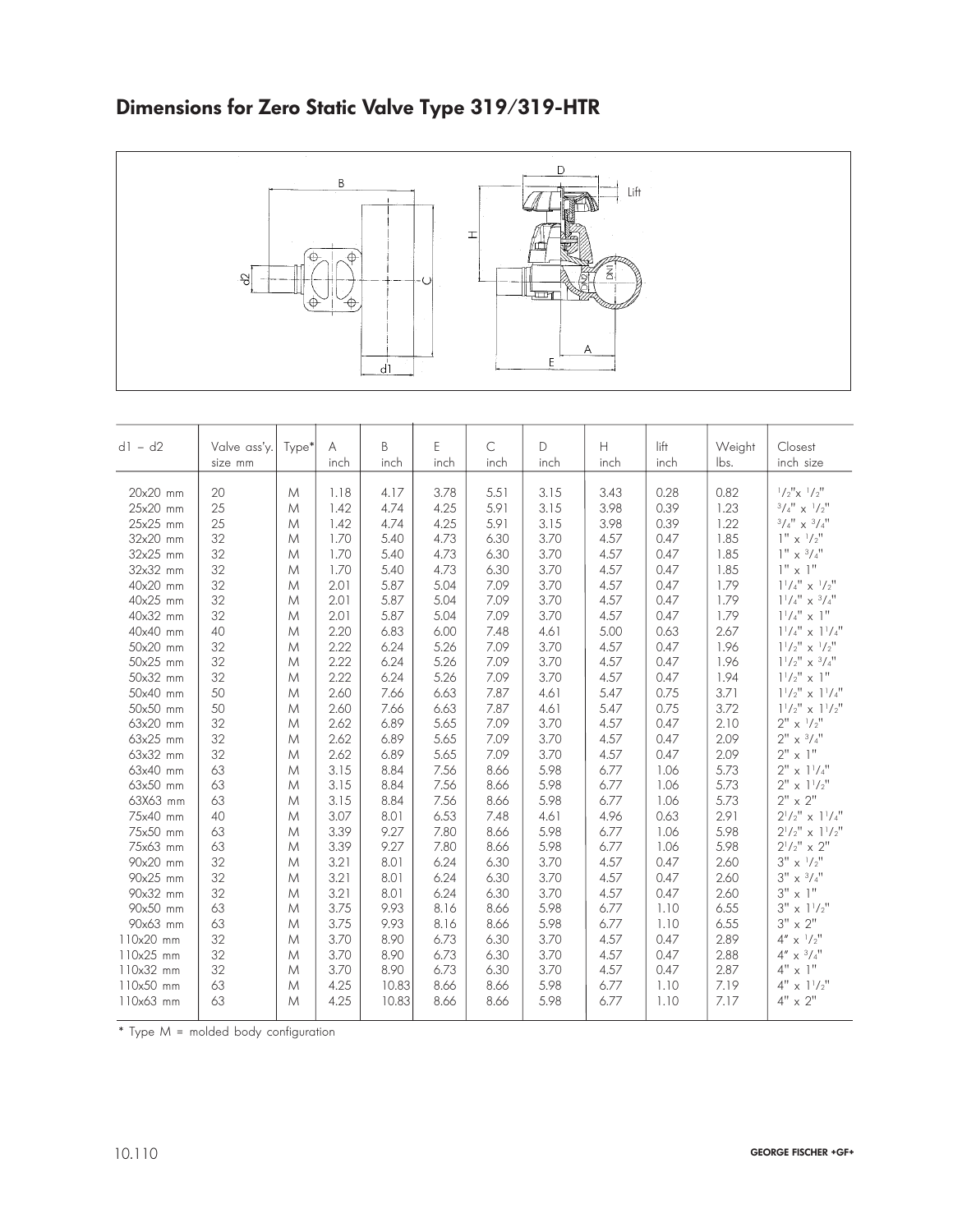

# **Part Numbers for Zero Static Valve Type 319 and 319-HTR**

#### **SYGEF-PVDF HP**

| with $IR/b$ utt and BCF |  |
|-------------------------|--|
| fusion ends             |  |

| $\mathbf d$<br>mm | psi | Diaphragm material: PTFE with EPDM supp. diaphragm<br>Type 319 | Type 319-HTR | <b>Closest</b><br>inch size              |
|-------------------|-----|----------------------------------------------------------------|--------------|------------------------------------------|
| 20×20             | 150 | 175 319 301                                                    | 175 319 601  | $1/2x^{1/2}$                             |
| 25x20             | 150 | 175 319 303                                                    | 175 319 603  | $3/\frac{4x^{1}}{2}$                     |
| 25x25             | 150 | 175 319 304                                                    | 175 319 604  | $3/\frac{4x^3}{4}$                       |
| 32x20             | 150 | 175 319 307                                                    | 175 319 607  | $\vert x \vert /2$                       |
| 32x25             | 150 | 175 319 308                                                    | 175 319 608  | $1x^3/4$                                 |
| 32x32             | 150 | 175 319 309                                                    | 175 319 609  | $\lfloor x \rfloor$                      |
| 40x20             | 150 | 175 319 312                                                    | 175 319 612  | $1^{1}/_{4}x^{1}/_{2}$                   |
| 40x25             | 150 | 175 319 313                                                    | 175 319 613  | $1^{1}/_{4}x^{3}/_{4}$                   |
| 40x32             | 150 | 175 319 314                                                    | 175 319 614  | $1^{1}/_{4}x$ ]                          |
| 40x40             | 150 | 175 319 315                                                    | 175 319 615  | $1^{1}/4x$ $1^{1}/4$                     |
| 50x20             | 150 | 175 319 318                                                    | 175 319 618  | $1^{1}/2x^{1}/2$                         |
| 50x25             | 150 | 175 319 319                                                    | 175 319 619  | $1^{1}/2x^{3}/4$                         |
| 50x32             | 150 | 175 319 320                                                    | 175 319 620  | $1^{1}/2x$                               |
| 50x40             | 150 | 175 319 321                                                    | 175 319 621  | $1\frac{1}{2}x$ $\frac{1}{4}$            |
| 50×50             | 150 | 175 319 322                                                    | 175 319 622  | $1^{1}/2x$ $1^{1}/2$                     |
| 63x20             | 150 | 175 319 325                                                    | 175 319 625  | $2x^1/2$                                 |
| 63x25             | 150 | 175 319 326                                                    | 175 319 626  | $2x^3/4$                                 |
| 63x32             | 150 | 175 319 327                                                    | 175 319 627  | 2x1                                      |
| 63x40             | 150 | 175 319 328                                                    | 175 319 628  | $2x$ ] <sup>1</sup> / <sub>4</sub>       |
| 63x50             | 150 | 175 319 329                                                    | 175 319 629  | $2x1^{1}/2$                              |
| 63x63             | 150 | 175 319 330                                                    | 175 319 630  | 2x2                                      |
| 75x40             | 150 | 175 319 336                                                    | 175 319 636  | $2^{1}/2x$ ] <sup>1</sup> / <sub>4</sub> |
| 75x50             | 150 | 175 319 337                                                    | 175 319 637  | $2^{1}/2x$ ] <sup>1</sup> / <sub>2</sub> |
| 75x63             | 150 | 175 319 338                                                    | 175 319 638  | $2^{1}/2x^{2}$                           |
| 90x20             | 150 | 175 319 341                                                    | 175 319 641  | $3x^1/2$                                 |
| 90x25             | 150 | 175 319 342                                                    | 175 319 642  | $3x^3/4$                                 |
| 90x32             | 150 | 175 319 343                                                    | 175 319 643  | 3x1                                      |
| 90x50             | 150 | 175 319 345                                                    | 175 319 645  | $3x1^{1}/2$                              |
| 90x63             | 150 | 175 319 346                                                    | 175 319 646  | 3x2                                      |
| 110x20            | 150 | 175 319 351                                                    | 175 319 651  | $4x^{1}/2$                               |
| 110x25            | 150 | 175 319 352                                                    | 175 319 652  | $4x^3/4$                                 |
| 110x32            | 150 | 175 319 353                                                    | 175 319 653  | $4x$ ]                                   |
| 110x50            | 150 | 175 319 355                                                    | 175 319 655  | $4x$ ] <sup>1</sup> / <sub>2</sub>       |
| 110x63            | 150 | 175 319 356                                                    | 175 319 656  | 4x2                                      |

### **10**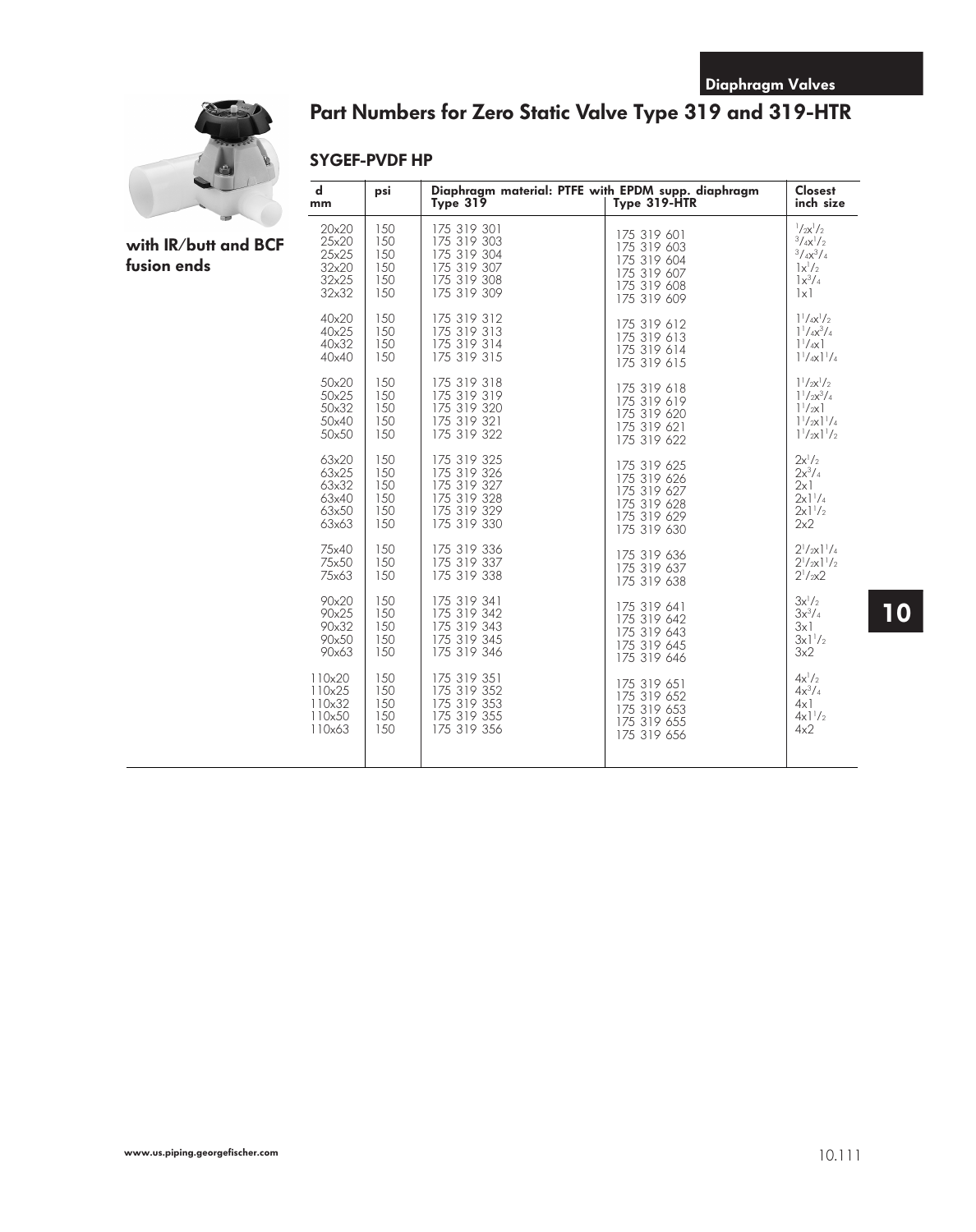

### **Part Numbers for Zero Static Valve Type 319**

|                                           |                         |                   | Polypropylene (PP-H)*                                                | Natural Polypropylene (PP-n)*             |                                                                                |  |  |
|-------------------------------------------|-------------------------|-------------------|----------------------------------------------------------------------|-------------------------------------------|--------------------------------------------------------------------------------|--|--|
|                                           | $\mathbf d$<br>mm       | psi               | Diaphragm material:<br><b>PTFE with EPDM</b><br>supp. diaphragm only | Diaphragm material:<br><b>EPDM</b> only   | <b>Closest</b><br>Inch size                                                    |  |  |
| with $IR/b$ utt fusion                    | 20x20                   | 150               | 167 319 301                                                          | 168 319 401                               | $^{1}/_{2}x^{1}/_{2}$                                                          |  |  |
|                                           | 25x20                   | 150               | 167 319 303                                                          | 168 319 403                               | $\frac{3}{4}$ X $\frac{1}{2}$                                                  |  |  |
|                                           | 25x25                   | 150               | 167 319 304                                                          | 168 319 404                               | $\frac{3}{4} \times \frac{3}{4}$                                               |  |  |
| ends                                      | 32x20                   | 150               | 167 319 307                                                          | 168 319 407                               | $x^{-1}/2$                                                                     |  |  |
|                                           | 32x25                   | 150               | 167 319 308                                                          | 168 319 408                               | $\times \frac{3}{4}$                                                           |  |  |
|                                           | 32x32                   | 150               | 167 319 309                                                          | 168 319 409                               | $\times$ 1                                                                     |  |  |
| *consult factory for availability<br>date | 40x20<br>50x20<br>50x25 | 150<br>150<br>150 | 167 319 312<br>167 319 318<br>167 319 319                            | 168 319 412<br>168 319 418<br>168 319 419 | $1^{1}/_{4} \times 1/_{2}$<br>$1^{1}/2x^{1}/2$<br>$1^{1}/2 \times \frac{3}{4}$ |  |  |
|                                           | 50x32                   | 150               | 167 319 320                                                          | 168 319 420                               | $1^{1}/_{2} \times 1$                                                          |  |  |
|                                           | 63x20                   | 150               | 167 319 325                                                          | 168 319 425                               | $2 \times \frac{1}{2}$                                                         |  |  |
|                                           | 63x25                   | 150               | 167 319 326                                                          | 168 319 426                               | $2 \times \frac{3}{4}$                                                         |  |  |
|                                           | 63x32                   | 150               | 167 319 327                                                          | 168 319 427                               | $2 \times 1$                                                                   |  |  |



### **Reducing Tee/Valve Assembly**

|                                                                                        |                                    |                                         | Beta PP, IR Butt                                                           |           | PP-n IR/BCF                                                                       |           |                                                                                                                         |
|----------------------------------------------------------------------------------------|------------------------------------|-----------------------------------------|----------------------------------------------------------------------------|-----------|-----------------------------------------------------------------------------------|-----------|-------------------------------------------------------------------------------------------------------------------------|
| $\mathbf d$<br>mm                                                                      | psi                                | LT I                                    | <b>Part Number</b><br><b>PTFE Diaphragm</b>                                | <b>SP</b> | <b>Part Number</b><br><b>EPDM Diaphragm</b>                                       | <b>SP</b> | <b>Closest</b><br>inch size                                                                                             |
| $40 \times 25$<br>$40 \times 32$<br>$50 \times 40$<br>$63 \times 40$<br>$63 \times 50$ | 150 I<br>150<br>150<br>150<br>1.50 | 20 I<br>20 I<br>20 I<br>20 <sub>1</sub> | 20 727 993 209<br>727 993 210<br>727 993 215<br>727 993 220<br>727 993 221 |           | 728 993 1209E<br>728 993 1210E<br>728 993 1215E<br>728 993 1220E<br>728 993 1221E |           | $1^{1}/_{4} \times 3/_{4}$<br>$1^{1}/_{4} \times 1$<br>$1^{1}/_{2} \times 1^{1}$<br>$2 \times 1^{1}/4$<br>$2 \times 11$ |

# **Reducing Tee/Valve Dimensions**



| mm                                                                                     | d<br>mm                    | B<br>mm                    | D<br>inch                            | z<br>inch                            | е<br>mm                         | Е<br>inch                            | inch                                  |  | <b>Closest</b><br>inch size                                                                                                                              |
|----------------------------------------------------------------------------------------|----------------------------|----------------------------|--------------------------------------|--------------------------------------|---------------------------------|--------------------------------------|---------------------------------------|--|----------------------------------------------------------------------------------------------------------------------------------------------------------|
| $40 \times 25$<br>$40 \times 32$<br>$50 \times 40$<br>$63 \times 40$<br>$63 \times 50$ | 40<br>40<br>50<br>63<br>63 | 25<br>32<br>40<br>40<br>50 | 2.60<br>2.60<br>3.03<br>3.35<br>3.47 | 2.01<br>2.01<br>2.28<br>2.60<br>2.60 | 3.7<br>3.7<br>4.6<br>5.8<br>5.8 | 4.88<br>5.00<br>5.75<br>6.06<br>6.46 | 7.72<br>8.03<br>9.18<br>9.49<br>10.28 |  | $1\frac{1}{4} \times \frac{3}{4}$<br>$1\frac{1}{4} \times 1$<br>$1\frac{1}{2} \times 1\frac{1}{4}$<br>$2 \times 1\frac{1}{4}$<br>$2 \times 1\frac{1}{2}$ |